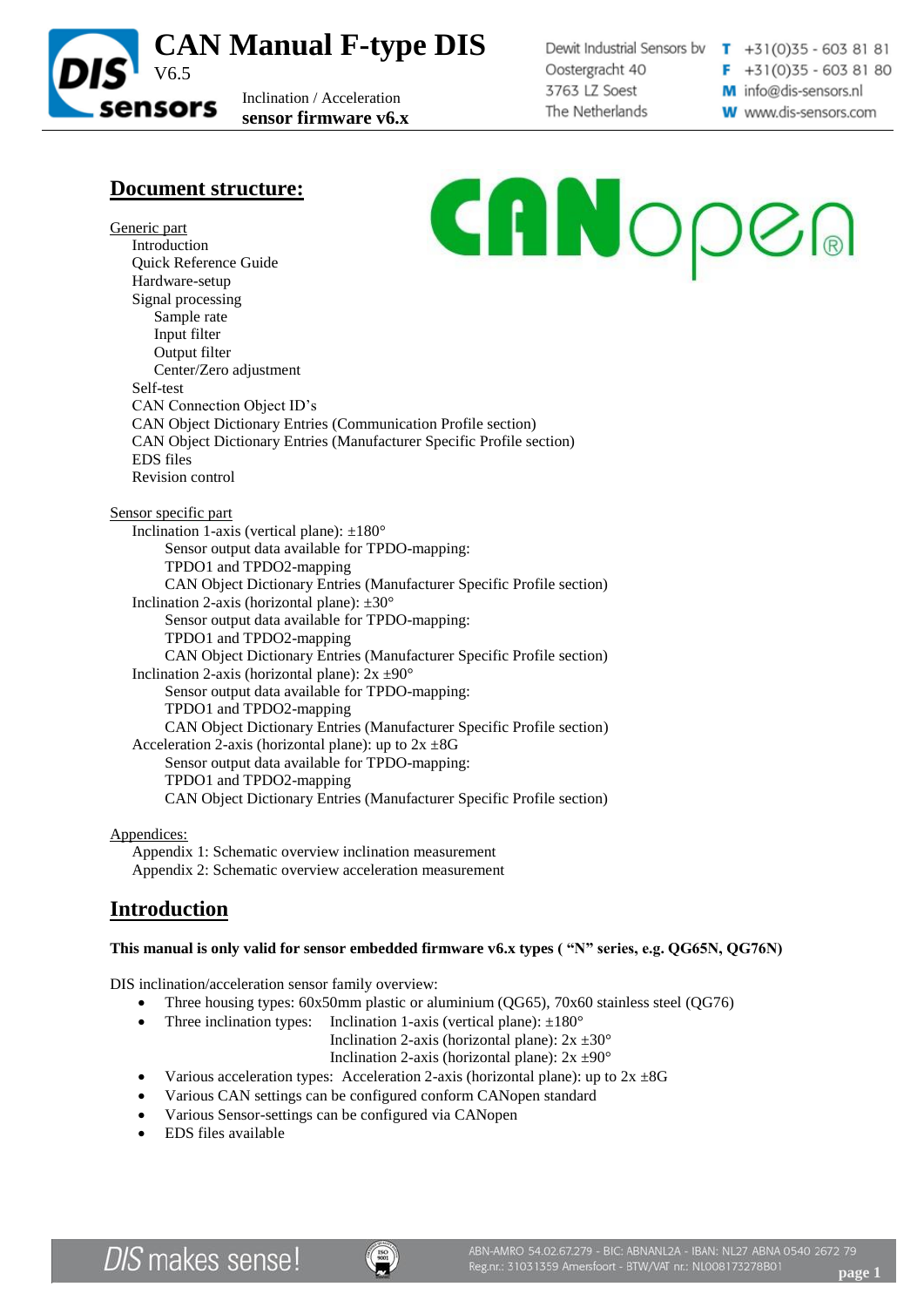

# **Quick Reference Guide:**

sensors

- CAN hardware interface: CAN2.0 A and B (complies with ISO11898-1&2)
- CANopen application layer and communication profile: CANopen protocol: EN50325-4 (CiA301 v4.0 and 4.2.0)
- Hexadecimal figures will have suffix "h" in this manual

Inclination / Acceleration **sensor firmware v6.x**

- Negative values: two's complement
- Byte-sequence on CAN-bus: little-endian (least significant byte first)
- CAN bus bit rate: 50 kbit/s, 125 kbit/s (default), 250 kbit/s, 500 kbit/s, 1 Mbit/s
- Heartbeat: default on, 2s
- Node-ID: default 01h (possible range 01h 7Fh, so max. 127 nodes)
- Two modes of PDO transmission:
	- Event mode: default on, event timer 50ms as default (range 5ms 32767ms) - Sync mode: default off
- Sensor output:
	- TPDO1(CANID: 180h + node-ID) and TPDO2 (CANID: 280h + node-ID, default off) - TPDO mapping available to select sensor-output values
- Vendor ID DIS: 000001BDh (index 1018h sub-index 01h)
- Firmware version available via CAN Object Dictionary (index 1018h sub-index 03h)
- Serial number available via CAN Object Dictionary (index 1018h sub-index 04h)
- Center/zero adjustment available via CAN Object Dictionary (index 300Fh sub-id 00h)
- Sample rate g-sensor-chip inclination: 3200Hz. Averaging during event-time TPDO1
- Sample rate g-sensor-chip acceleration: 3200Hz. RMS or peak-detection during event-time TPDO1
- Input filter Inclination: fixed 32-tap FIR filter(cut off freq. 120Hz).
- Output filter: adjustable 1<sup>st</sup> order LPF/HPF. Controlled by CAN object 300Eh.
- Document data-types definition:
	- U8 Unsigned 8-bits number (0 255)
	- U16 Unsigned 16-bit number (0 65535)
	- U32 Unsigned 32-bit number (0 4294967295)
	- S8 Signed 8-bits number (-128 +127) (also known as 'Integer 8')
	- S16 Signed 16-bits number (-32768 +32767) (also known as 'Integer 16')
	- S32 Signed 32-bits number (-2147483648 +2147483647) (also known as 'Integer 32')

## **Hardware setup**

### Connection:

Default: 2x 5-pins M12 connector (A-coding), female & male, loop-through. According to CiA303 V1.8.0

| Pin 1: | Shield        |      |        |
|--------|---------------|------|--------|
| Pin 2: | Vcc           |      |        |
| Pin 3: | Gnd & CAN GND |      |        |
| Pin 4: | CAN H         |      |        |
| Pin 5: | CAN_L         |      |        |
|        |               | Male | Female |

Optional: 1x 5-pins M12 connector (A-coding) male only CAN-Cable with 5-pins M12 connector (A-coding) male

CAN-Cable 5-wire

CAN-bus termination 120Ω

| Default:  | no CAN-bus termination inside |
|-----------|-------------------------------|
| Optional: | CAN-bus termination inside    |

*Tip: the last CAN-device in the chain should be terminated. For this purpose you can use the M12 male 5-pin termination resistor' (DIS article number 10217) or the M12 female 5-pin termination resistor' (DIS article number 10194).*

### Save limitations

Due to EEPROM limitations the maximum amount of 'save' actions is 4 million times

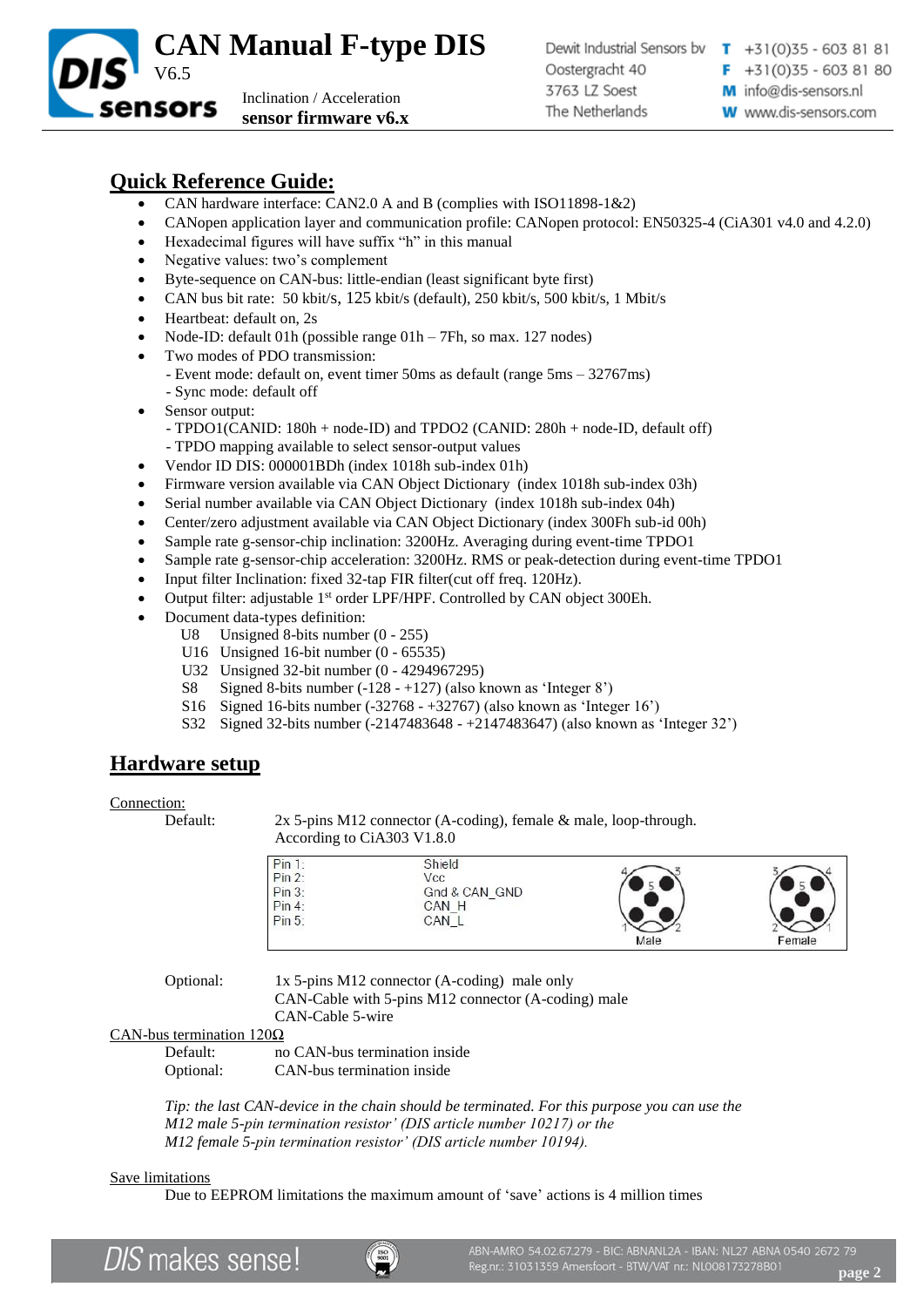

## **Signal processing: see Appendix 1 and 2 for schematic overview**

#### Sample rate:

Each axis of the internal G-sensor chip(MEMS) is sampled every 0,31ms (3200Hz). The sample rate is fixed.

#### Input filter(Inclination only):

Inclination: The raw values of the g-sensor-chip are filtered by a 32-tap FIR filter with a cut-off frequency of 120Hz. This will give a more stable and accurate output value. Samples are available from the input filter at 100Hz, this means the chip sample rate of 3200Hz is reduced to 100Hz by the input filter

#### Averaging:

Inclination: The filtered values are averaged during the TPDO1 cycle time. A longer TPDO cycle time results is a smaller bandwidth and therefore a more stable output signal (less noise), but also more phase delay. This cycle time is configured by TPDO1 event timer in Object Dictionary Index 1800h, Sub-index 05h.

E.g. if event time TPDO1 is 10 ms, an average value of 8 samples is calculated.(sample rate = 100Hz)

Acceleration: Sensor outputs are available with RMS, signed or unsigned peak within TPDO1 event time. By TPDOmapping this can be selected, see sensor-specific part.

#### Calculation:

Inclination: Every TPDO1 cycle time a new angle value is calculated according to a smart algorithm including calibration settings.

Acceleration: The g-sensor delivers raw value at 3200Hz, all those raw values are corrected with gain and offset, zero calibration. Finally a RMS or peak value is determined during the TPDO1 event time.

#### Output filter:

The outputs of the sensor can be filtered in order to have a better response.

- inclination:  $1<sup>st</sup>$  order <u>low-pass</u> filter
- acceleration: 1<sup>st</sup> order high pass filter

This output filter is disabled in default. Via the CAN object dictionary (index 300Eh) this filter can be controlled, by setting the time-constant in ms, with a maximum of  $\text{FFFF}h = 65536 \text{ms}$ .

The time constant t is defined as the time in which the output changes to 70% of the step after a step response. The -3dB frequency can be calculated by the formula  $f = 1/2 \pi t$ . This -3dB frequency is independent of a change in TPDO1 event time. But when the output filter time-constant is set < TPDO1 event time the output filter is disabled.

#### Center/zero adjustment:

To eliminate mechanical offsets, the sensor can be centered/zero-ed by the center/zero adjustment method, which results in a permanent offset on the output of the sensor. The current position will be regarded as the new center/zero position. This can be done repeatedly within the adjustment range limit.

- Inclination sensor can be centered (center point = middle of measuring range).
- Acceleration sensors can be zero-ed (0G point).

Via CAN object 300Fh (see sensor specific part) the centering/zeroing can be done for each axis separate or for both axis at the same time. Status result of the zero operation is available from object 300Fh. This action will update objects 3010h, where the offset value can be read and written.(sub-index 01h for X axis, 02h for Y axis, 03h for Z axis)

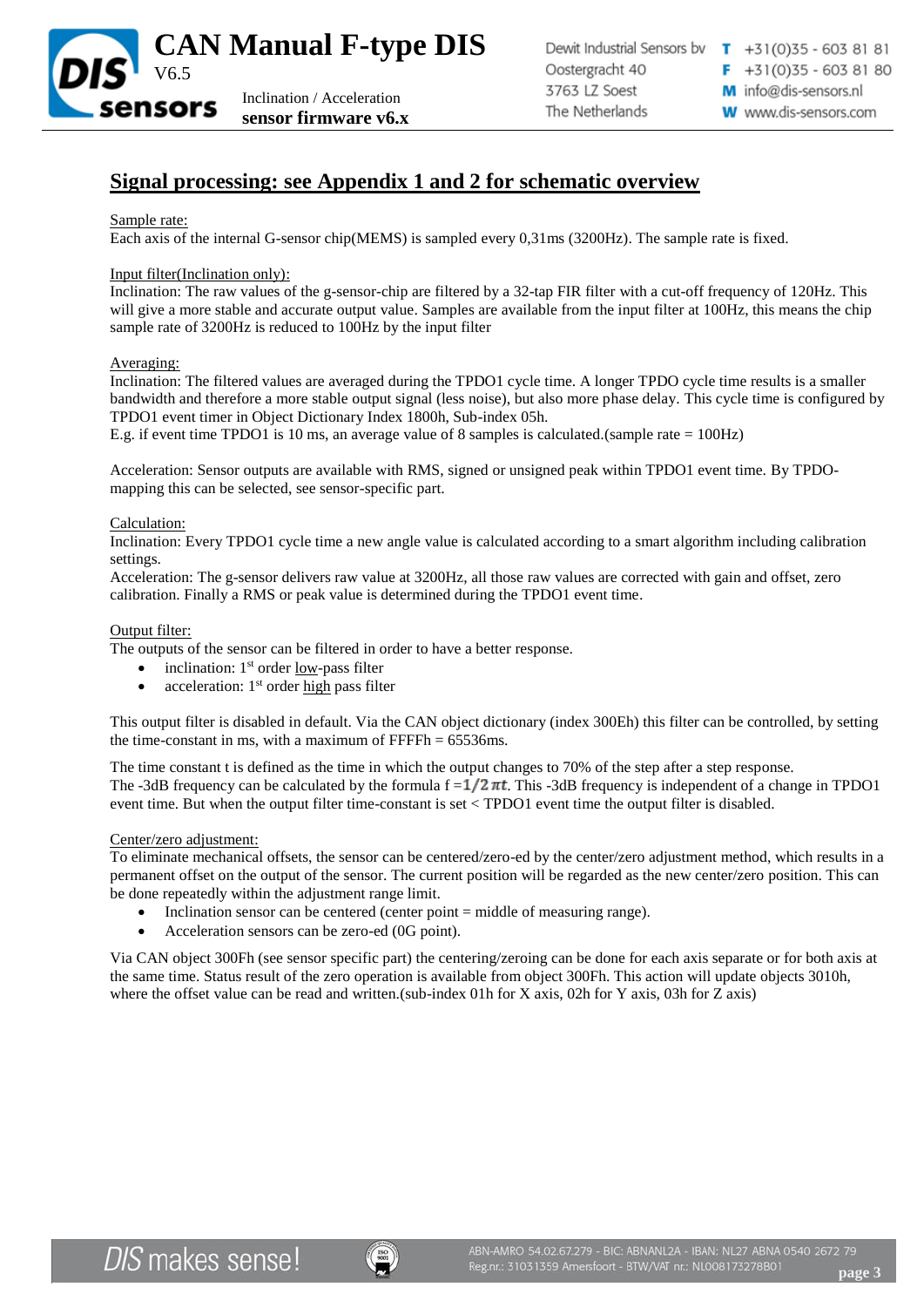

## **Self-test**

During sensor start-up the two-axis g-element-chips and the EEPROM in the sensor are submitted to a self-test. The self-test will verify if both axis of the g-element-chip are functional and the main functions are working properly. Additionally the EEPROM for data storage is checked. When an error is detected during the self-test, this is reported on the CAN bus by an emergency message.

When the self-test is passed, an emergency message is sent with all zeroes. When the self-test fails, an emergency message is sent according to the table below.

### **The receiving application should ignore the sensor-output when an error is reported.**

| CAN Connection Object ID: 080h+NODE_ID (emergency message) |        |                                                                 |  |  |  |
|------------------------------------------------------------|--------|-----------------------------------------------------------------|--|--|--|
| Data-index                                                 | Type   | Description                                                     |  |  |  |
| 00h to $01h$                                               | U16    | Error-code:                                                     |  |  |  |
|                                                            |        | 0000h: No error (selftest OK)                                   |  |  |  |
|                                                            |        | 5000h: Device hardware error (selftest FAIL)                    |  |  |  |
|                                                            |        |                                                                 |  |  |  |
|                                                            |        | Error simulation (when switched ON via CAN object 3007h):       |  |  |  |
|                                                            |        | 6200h: Device software error - user                             |  |  |  |
| 02h                                                        | U8     | Error-register:                                                 |  |  |  |
|                                                            |        | $00h$ :<br>No error (selftest OK)                               |  |  |  |
|                                                            |        | 81h:<br>Manufacturer specific error (selftest FAIL)             |  |  |  |
| $03h$ to $07h$                                             | $5*U8$ | Manufacturer specific data:                                     |  |  |  |
|                                                            |        | 00h, 00h, 00h, 00h, 00h: No error                               |  |  |  |
|                                                            |        | 00h, 00h, 00h, 00h, 01h: selftest initialization error          |  |  |  |
|                                                            |        | 00h, 00h, 00h, 00h, 02h: selftest error X-axis                  |  |  |  |
|                                                            |        | 00h, 00h, 00h, 00h, 04h: selftest error Y-axis                  |  |  |  |
|                                                            |        | 00h, 00h, 00h, 00h, 08h: EEPROM error                           |  |  |  |
|                                                            |        |                                                                 |  |  |  |
|                                                            |        | Multiple errors can be indicated (bitwise ORed) simultaneously. |  |  |  |

## **Predefined CAN-IDs for most used objects**

| Predefined CAN-IDs for most used objects |                  |                                                               |  |  |
|------------------------------------------|------------------|---------------------------------------------------------------|--|--|
| CAN-ID                                   | Data(Hex)        | Description (client = CANmaster, server = sensor)             |  |  |
| 000h                                     |                  | <b>NMT Network Management</b>                                 |  |  |
| 080h                                     |                  | Sync command to sensor                                        |  |  |
| $080h + node-ID$                         |                  | Emergency message from sensor                                 |  |  |
| $180h + node-ID$                         |                  | TPDO1 message from sensor                                     |  |  |
| $280h + node-ID$                         |                  | TPDO2 message from sensor                                     |  |  |
| $580h + node-ID$                         |                  | SDO Download Request: Feedback from sensor (server to client) |  |  |
| $600h + node-ID$                         |                  | SDO Upload Request: Write to sensor (client to server)        |  |  |
| $700h + node-ID$                         | 00 <sub>h</sub>  | Heartbeat from sensor, bootup-mode                            |  |  |
|                                          | 04h              | Heartbeat from sensor, stopped mode                           |  |  |
|                                          | 0.5 <sub>h</sub> | Heartbeat from sensor, operational mode                       |  |  |
|                                          | 7Fh              | Heartbeat from sensor, pre-operational mode                   |  |  |

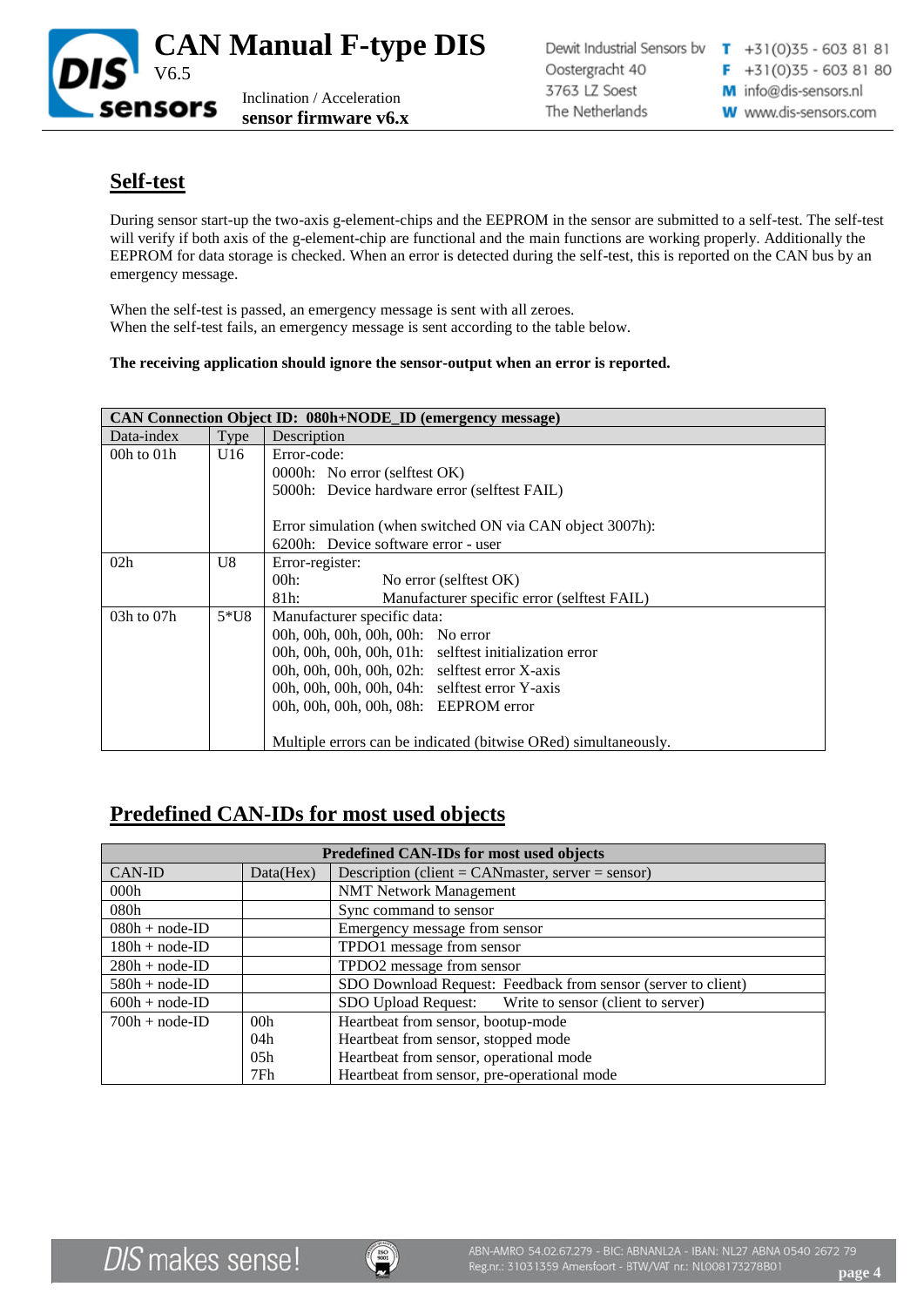

# **CAN Object Dictionary Entries (Communication Profile section)**

|       | <b>Object Dictionary Communication Profile (Most used)</b> |                                        |                |                |                                                                                                    |  |
|-------|------------------------------------------------------------|----------------------------------------|----------------|----------------|----------------------------------------------------------------------------------------------------|--|
| Index | Sub-                                                       | Data(hex)                              | Type           | Read/          | Description                                                                                        |  |
|       | index                                                      |                                        |                | Write          |                                                                                                    |  |
| 1000h | 00h                                                        |                                        | U32            | $\mathbb{R}$   | Device Type                                                                                        |  |
| 1001h | 00h                                                        |                                        | U <sub>8</sub> | $\mathbb{R}$   | Error Register                                                                                     |  |
| 1005h | 00                                                         |                                        | U32            |                | <b>COB-ID SYNC</b>                                                                                 |  |
| 1010h | 00h                                                        | 4                                      | U <sub>8</sub> | $\mathbb{R}$   | Number of entrees                                                                                  |  |
|       | 01h                                                        | "save" in ASCII                        | U32            | W              | Save All parameters in EEPROM                                                                      |  |
|       | 02h                                                        | Or "65766173h"                         |                |                | Save Communication parameters in EEPROM                                                            |  |
|       | 03h                                                        |                                        |                |                | Save Application Parameters in EEPROM                                                              |  |
|       |                                                            |                                        |                |                | (all indexes from 3000h)                                                                           |  |
| 1011h | 00h                                                        | $\overline{4}$                         | U <sub>8</sub> | ${\bf R}$      | Number of entrees                                                                                  |  |
|       | 01h                                                        | "load" in ASCII                        | U32            | $\overline{W}$ | Load All parameters from EEPROM                                                                    |  |
|       | 02h                                                        | Or                                     |                |                | Load Communication parameters from EEPROM                                                          |  |
|       | 03h                                                        | "64616F6Chh"                           |                |                | Load Application Parameters from EEPROM                                                            |  |
| 1014h | 00                                                         |                                        | U32            | ${\bf R}$      | <b>COB-ID EMCY</b>                                                                                 |  |
| 1017h | 00h                                                        | Time in ms                             | U16            |                | Cycle time of the heartbeat                                                                        |  |
|       |                                                            | e.g. 07D0h                             |                | $R+W$          | e.g. 2s (default)                                                                                  |  |
|       |                                                            | e.g. 0000h                             |                |                | e.g. 0s (heartbeat off)                                                                            |  |
| 1018h | 01h                                                        |                                        | U32            | $\mathbf R$    | Vendor ID (000001BDh)                                                                              |  |
|       | 02h                                                        |                                        | U32            | $\mathbb{R}$   | Product Code(xx------h)                                                                            |  |
|       |                                                            |                                        |                |                | $xx = 06$ Type F (CAN version V6.x)                                                                |  |
|       |                                                            | 06000001h<br>06000002h                 |                |                | Inclination 1-axis (vertical plane): ±180°<br>Inclination 2-axis (horizontal plane): 2x ±90°       |  |
|       |                                                            | 06000003h                              |                |                | Inclination 2-axis (horizontal plane): 2x ±30°                                                     |  |
|       |                                                            | 06000402h<br>06000403h                 |                |                | Acceleration 2-axis (horizontal plane): 2x ±0.5q<br>Acceleration 2-axis (horizontal plane): 2x ±1q |  |
|       |                                                            | 06000406h                              |                |                | Acceleration 2-axis (horizontal plane): 2x ±2q                                                     |  |
|       |                                                            | 06000408h                              |                |                | Acceleration 2-axis (horizontal plane): 2x ±4q                                                     |  |
|       |                                                            | 0600040Ah<br>06000412h                 |                |                | Acceleration 2-axis (horizontal plane): 2x ±8q<br>Acceleration 3-axis (horizontal plane): 3x ±2g   |  |
|       |                                                            | 06000414h                              |                |                | Acceleration 3-axis (horizontal plane): 3x ±4q                                                     |  |
|       | 03h                                                        | 06000418h                              | U32            | $\mathbf R$    | Acceleration 3-axis (horizontal plane): 3x ±8g<br>Firmware Version from sensor                     |  |
|       |                                                            |                                        |                |                |                                                                                                    |  |
|       |                                                            |                                        |                |                | $(000x000yh = Vx.y)$                                                                               |  |
|       | 04h                                                        | e.g. 00060001h<br>00000000h ~          | U32            | ${\bf R}$      | e.g. $v6.1$<br>Serial Number of the sensor in 32 bit, unique.                                      |  |
|       |                                                            | <b>FFFFFFFFFh</b>                      |                |                |                                                                                                    |  |
|       | 01h                                                        |                                        |                | $R+W$          |                                                                                                    |  |
| 1800h |                                                            | C0000180h+Node-ID                      | U32            |                | COB-ID used by TPDO1<br>Disable TPDO1                                                              |  |
|       |                                                            | 40000180h+Node-ID                      |                |                | Enable TPDO1 (default)                                                                             |  |
|       | 02h                                                        |                                        | U <sub>8</sub> | $R+W$          | Transmission type                                                                                  |  |
|       |                                                            | 01h                                    |                |                | Sync mode                                                                                          |  |
|       |                                                            | FFh                                    |                |                | Event mode(default)                                                                                |  |
|       | 05h                                                        | Time in ms                             | U16            | $R+W$          | Event timer for TPDO1(range 5ms -32767ms)                                                          |  |
|       |                                                            | e.g. 0032h                             |                |                | e.g. 50ms (default)                                                                                |  |
|       |                                                            | e.g. 0000h                             |                |                | e.g. 0ms (disable TPDO1)                                                                           |  |
| 1801h | 01h                                                        |                                        | U32            | $R+W$          | COB-ID used by TPDO2                                                                               |  |
|       |                                                            | C0000280h+Node-ID<br>40000280h+Node-ID |                |                | Disable TPDO2 (default)                                                                            |  |
|       | 02h                                                        |                                        | U8             | $R+W$          | Enable TPDO2<br>Transmission type                                                                  |  |
|       |                                                            | 01h                                    |                |                | Sync mode                                                                                          |  |
|       |                                                            | FFh                                    |                |                | Event mode(default)                                                                                |  |
|       | 05h                                                        | Time in ms                             | U16            | $R+W$          | Event timer for TPDO2(range 5ms -32767ms)                                                          |  |
|       |                                                            | e.g. 0032h                             |                |                | e.g. 50ms (default)                                                                                |  |
|       |                                                            | e.g. 0000h                             |                |                | e.g. 0ms (disable TPDO2)                                                                           |  |
| 1F80h | 00h                                                        |                                        | U32            | $R+W$          | NMT start-up:                                                                                      |  |
|       |                                                            | 00000000h                              |                |                | Boot-up in Operational state (default)                                                             |  |
|       |                                                            |                                        |                |                | (= self-starting device)                                                                           |  |
|       |                                                            | 00000004h                              |                |                | Boot-up in Pre-operational state, waiting                                                          |  |

**DIS** makes sense!

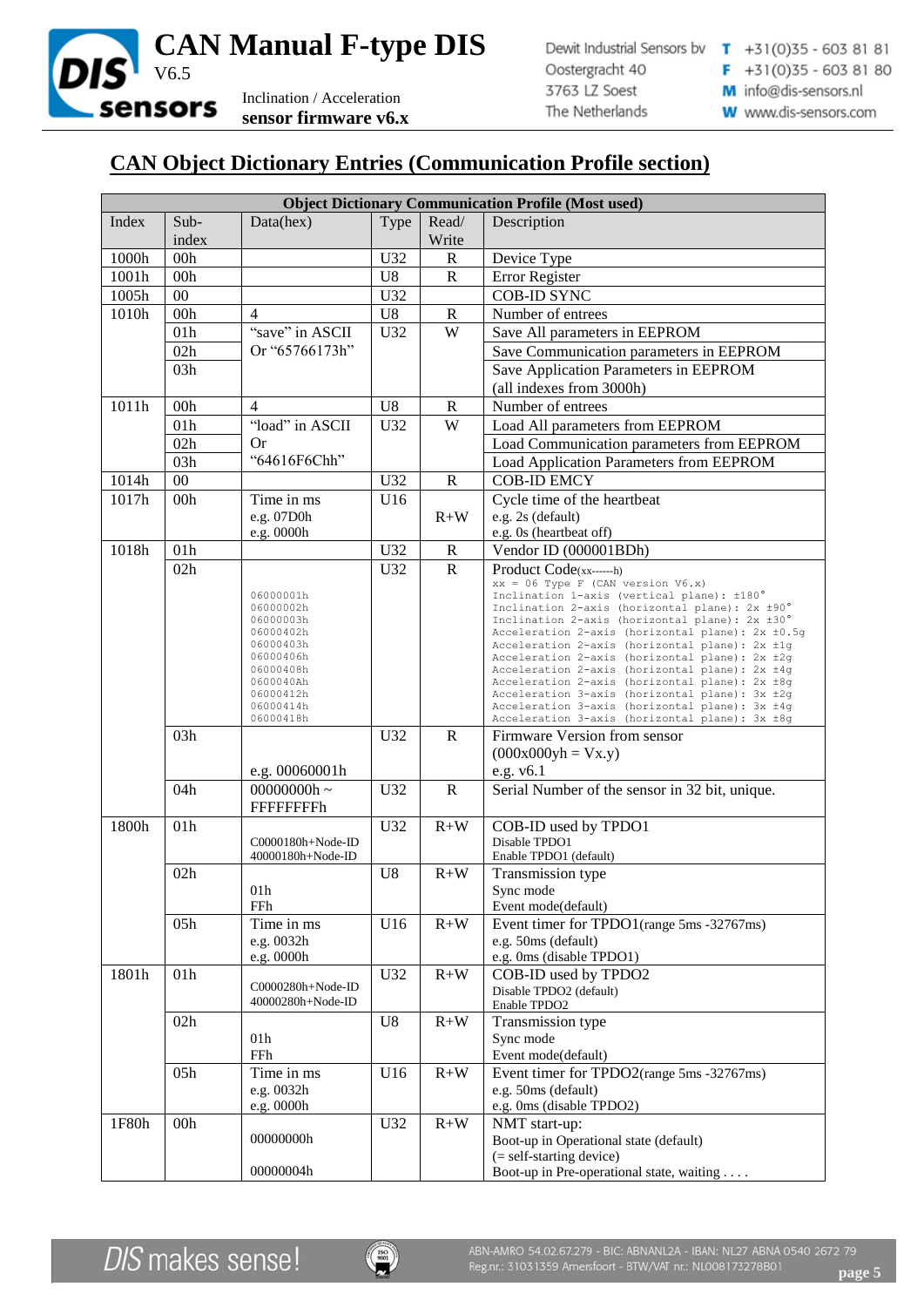

## **CAN Object Dictionary Entries (Manufacturer Specific Profile section)**

|       | <b>Manufacturer specific parameters</b> |                  |                |              |                                                       |  |
|-------|-----------------------------------------|------------------|----------------|--------------|-------------------------------------------------------|--|
| Index | $Sub-$                                  | Data(hex)        | Type           | Read/Write   | Description                                           |  |
|       | index                                   |                  |                |              |                                                       |  |
| 3000h | 00 <sub>h</sub>                         |                  | U8             | $R+W$        | Set node-ID                                           |  |
|       |                                         | 01 <sub>h</sub>  |                |              | 01h (default)                                         |  |
|       |                                         |                  |                |              | $\tilde{\phantom{a}}$                                 |  |
|       |                                         | 7Fh              |                |              | 7Fh                                                   |  |
|       |                                         |                  |                |              | (changes are being affected after a power cycle only) |  |
| 3001h | 00h                                     |                  | U <sub>8</sub> | $R+W$        | Set CAN Bus bit rate                                  |  |
|       |                                         | 06h              |                |              | $50$ kbit/s                                           |  |
|       |                                         | 04h              |                |              | 125 kbit/s (default)                                  |  |
|       |                                         | 03h              |                |              | $250$ kbit/s                                          |  |
|       |                                         | 02h              |                |              | $500$ kbit/s                                          |  |
|       |                                         | 00 <sub>h</sub>  |                |              | 1 Mbit/s                                              |  |
|       |                                         |                  |                |              | (changes are being affected after a power cycle only) |  |
| 3002h | 00h                                     | 1                | U <sub>8</sub> | $\mathbf{R}$ | Number of entrees                                     |  |
|       | 01                                      |                  | U8             | $R+W$        | Set measurement type for acceleration sensors         |  |
|       |                                         |                  |                |              | only                                                  |  |
|       |                                         | 00 <sub>h</sub>  |                |              | RMS measurement [mg]                                  |  |
|       |                                         | 01 <sub>h</sub>  |                |              | Signed peak measurement [mg]                          |  |
|       |                                         | 02h              |                |              | Unsigned peak measurement [mg]                        |  |
| 300Eh | 00h                                     | Time in ms (hex) | U16            | $R+W$        | Output Filter:                                        |  |
|       |                                         | e.g. 0000h       |                |              | disabled (default)                                    |  |
|       |                                         | e.g. 0064h       |                |              | time constant 100ms                                   |  |
|       |                                         | e.g. 03E8h       |                |              | time constant 1000ms                                  |  |

To store manufacturer specific parameters permanent into the EEPROM of the sensor CAN Object 1010h should be used, otherwise the changes will be lost after a power cycle.

All not-specified indices and/or sub-indices are reserved for factory use only.

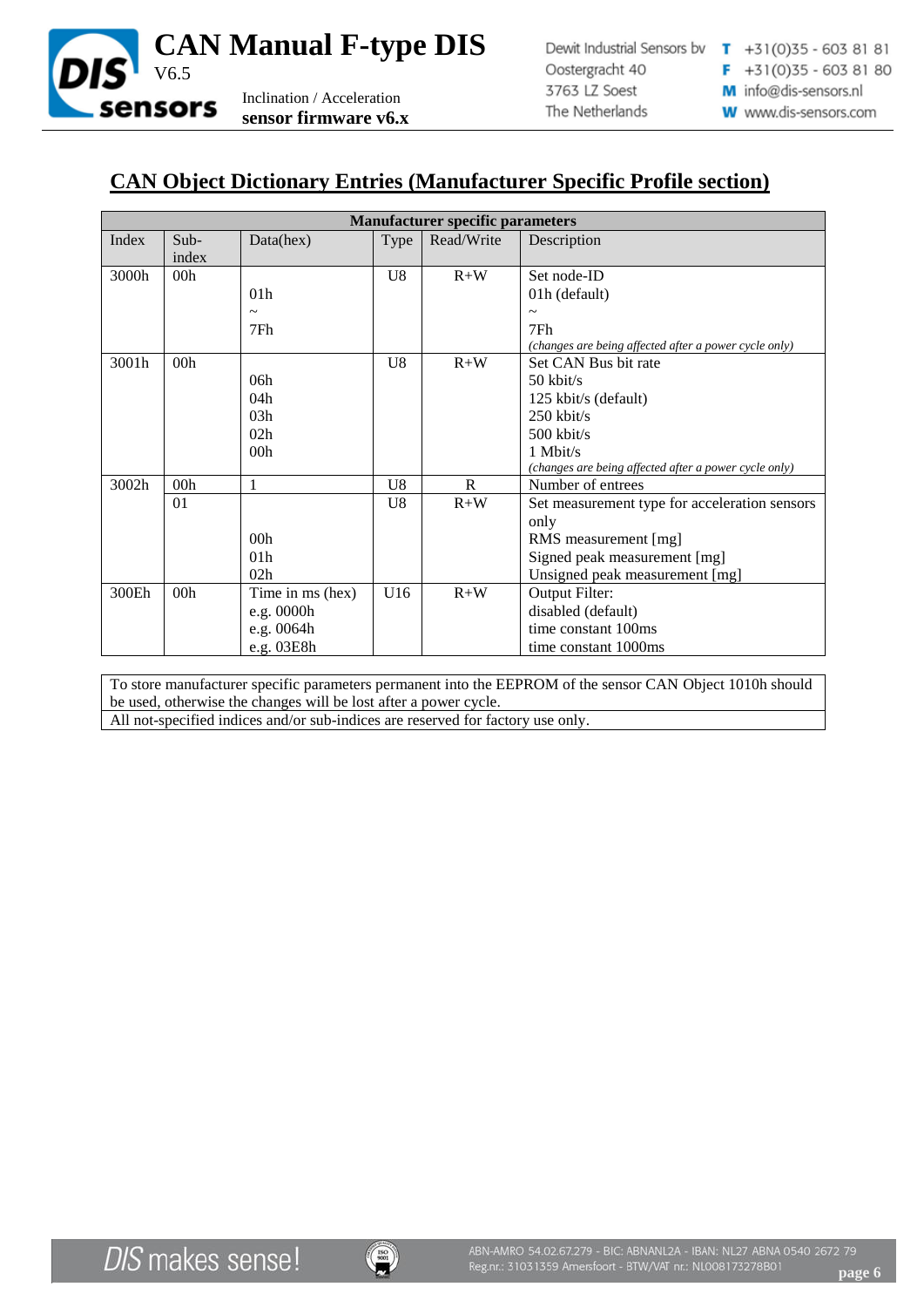

# **EDS files**

The "Electronic Data Sheet" (EDS file) is a file format that describes the communication behavior and the object dictionary entries of a device. In fact it's a template. This allows tools such as CAN configuration tools to handle the device properly. The file format is described in CiA306 V1.3.0

The EDS-file contains all possible settings and functions for the device by describing the CAN object dictionary for the device to be set by CAN commands.

The EDS-file does not contain a customer specific configuration description (the values of the object dictionary, like i.e. the chosen baud rate, TPDO1 event time, Node ID etc). For this purpose the customer can generate a so called DCF-file (Device Configuration File) with all customer specific settings out of the EDS-file. The DCF file is in fact the incarnation of the EDSfile.

After loading the DCF-file into the device you have to store the settings into EEPROM by index1010h sub-id 01h to store permanently, see "CAN Object Dictionary Entries".

The EDS-files available for sensors with embedded firmware version v6.x described in this document should have a version number v6.x also.

The EDS-files below are available at [www.dis-sensors.com](http://www.dis-sensors.com/) under 'downloads':

- $QG_Ftype_1_axis_360v_v6.x$
- QG\_Ftype\_2\_axis\_90h\_v6.x
- QG\_Ftype\_2\_axis\_30h\_v6.x
- QG\_Ftype\_3\_axis\_8g\_v6.x

|      |          | <b>Document revision control</b>                                                                                                       |
|------|----------|----------------------------------------------------------------------------------------------------------------------------------------|
| V1.0 |          | New document based on Rev. v5.05, For "N" series only (e.g. QG65N, QG76N)                                                              |
| V1.1 |          | Removed old non CAN open object 2300.                                                                                                  |
| V1.2 |          | Add instruction to change node-ID                                                                                                      |
| V1.3 |          | Change instruction of changing node id                                                                                                 |
| V6.4 | 20190605 | Correct sample rate MEMS, add examples of changing sensor settings.                                                                    |
| V6.5 | 20190805 | Minor text changes, TPDO2 default disabled, TPDO-mapping procedure changed to CANopen<br>standard, this procedure added in the manual, |

## **Definition:**

- U8 Unsigned 8-bits number (0 255)
- U16 Unsigned 16-bit number (0 65535)
- U32 Unsigned 32-bit number (0 4294967295)
- S8 Signed 8-bits number (-128 +127) (also known as 'Integer 8')
- S16 Signed 16-bits number (-32768 +32767) (also known as 'Integer 16')
- S32 Signed 32-bits number (-2147483648 +2147483647) (also known as 'Integer 32')
- LPF Low Pass Filter
- FIR Finite Impulse Response
- EDS Electronic Data Sheet
- CiA CAN in Automation
- EMCY Emergency

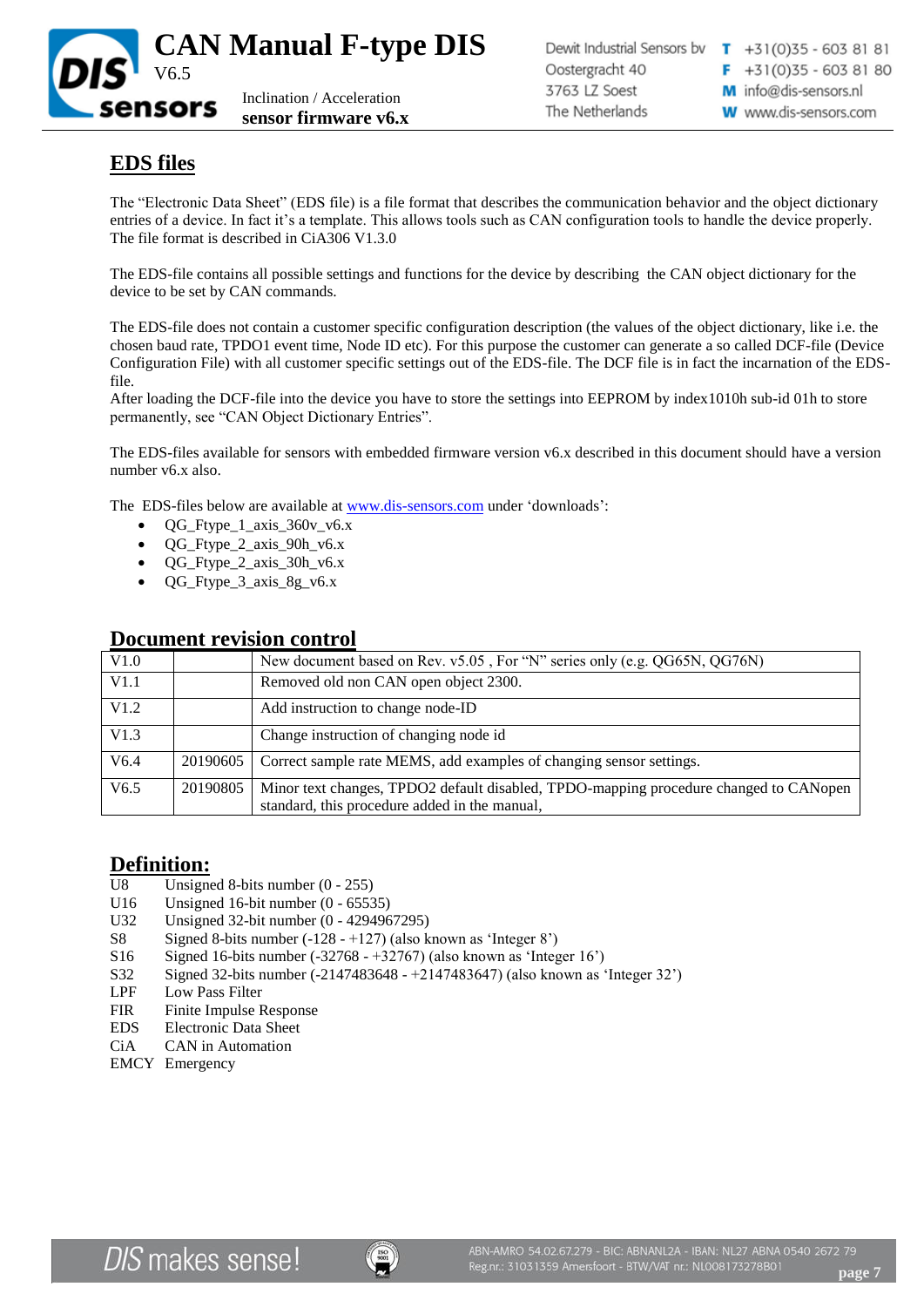

## **Sensor-Specific: Inclination 1-axis (vertical plane): ±180°**

Sensor output data available for TPDO-mapping:

| Index 6401h      |                 | Sensor output data Inclination 1-axis (vertical plane) $\pm 180^{\circ}$ (or $\pm 360^{\circ}$ ) |
|------------------|-----------------|--------------------------------------------------------------------------------------------------|
| Sub-index        | Type            | Description                                                                                      |
| 00 <sub>h</sub>  | U8              | Number of parameters in this object (9)                                                          |
| 01 <sub>h</sub>  | U16             | Angle normal $(0 \text{ to } +35999)$                                                            |
| 02h              | U16             | Angle reversed $(+35999$ to 0)                                                                   |
| 03h              | S <sub>16</sub> | Angle normal $(-17999$ to $+18000$ )                                                             |
| 04h              | S <sub>16</sub> | Angle reversed (+17999 to -18000)                                                                |
| 0.5 <sub>h</sub> | U16             | Raw counts X-sensor $(-512$ to $+512$ ) $(*)$                                                    |
| 06h              | U16             | Raw counts Y-sensor $(-512$ to $+512)$ (*)                                                       |
| 07h              | S <sub>16</sub> | Oh (reserved for future use)                                                                     |
| 08h              | S <sub>16</sub> | Oh (reserved for future use)                                                                     |
| 09h              | U16             | Reserved for future use                                                                          |

#### TPDO1-mapping:

| Index 1A00h     |      | <b>Default TPDO1-mapping</b>                                      |
|-----------------|------|-------------------------------------------------------------------|
| Sub-index       | Type | Description                                                       |
| 00h             | U8   | Number of parameters in this object (2)                           |
| 01 <sub>h</sub> | U32  | $64010310h$ (Index: $6401h$ , Sub-index: 03h, length in bits:10h) |
|                 |      | e.g. default = Angle normal $(-17999$ to $+18000$ )               |

### TPDO2-mapping:

| Index 1A01h     |      | <b>Default TPDO2-mapping</b>                                       |  |
|-----------------|------|--------------------------------------------------------------------|--|
| Sub-index       | Type | Description                                                        |  |
| 00 <sub>h</sub> | U8   | Number of parameters in this object (2)                            |  |
| 01h             | U32  | $64010510h$ (Index: $6401h$ , Sub-index: 05h, length in bits: 10h) |  |
|                 |      | e.g. default = Raw counts X-sensor $(-512 \text{ to } +512)$       |  |
| 02h             | U32  | $64010610h$ (Index: $6401h$ , Sub-index: 06h, length in bits: 10h) |  |
|                 |      | e.g. default = Raw counts Y-sensor $(-512 \text{ to } +512)$       |  |

### **TPDO mapping procedure:** e.g. for TPDO1, Node-ID 1 with COB-ID 181h • Disable the TPDO  $1800h.01h = CO000181h$ Set the nr. of entries to  $0 \t 1A00h.00h = 00h$ • Set the required TPDO-mapping 1A00h.01h = required mapping Set the nr. of entries to the correct value again  $1A00h.00h = 01h$ • Enable the TPDO 1800h.01h = 40000181h

To store TPDO-mapping permanent into the EEPROM of the sensor CAN-object 1010h should be used. Otherwise the changes will be lost after a power cycle.

(\*) Raw counts are uncalibrated sensor-chip values direct proportional to the g-force (no offset/gain compensation, no temperature compensation and no non-linearity calibration).

|       | Manufacturer specific parameters Inclination 1-axis (vertical plane) $360^{\circ}$ (or $\pm 180^{\circ}$ ) |                 |      |            |                                                      |  |
|-------|------------------------------------------------------------------------------------------------------------|-----------------|------|------------|------------------------------------------------------|--|
| Index | Sub-index                                                                                                  | Data            | Type | Read/Write | Description                                          |  |
| 300Fh | 00 <sub>h</sub>                                                                                            | 01 <sub>h</sub> | U8   | W          | Start center adjustment, allow 1 second before read  |  |
|       |                                                                                                            | 00 <sub>h</sub> |      | R          | Center adjustment successful.                        |  |
|       |                                                                                                            | <b>FFh</b>      |      | R          | Center adjustment failed                             |  |
| 3010h | 00h                                                                                                        |                 | U8   | R          | Number of entries                                    |  |
|       | 01 <sub>h</sub>                                                                                            |                 | U16  | $R+W$      | Offset after center adjustment $(1LSB=0.01^{\circ})$ |  |
|       |                                                                                                            | e.g.            |      |            | e.g. offset = $0.99^\circ$                           |  |
|       |                                                                                                            | 0063h           |      |            |                                                      |  |

CAN Object Dictionary Entries (Manufacturer Specific Profile section):

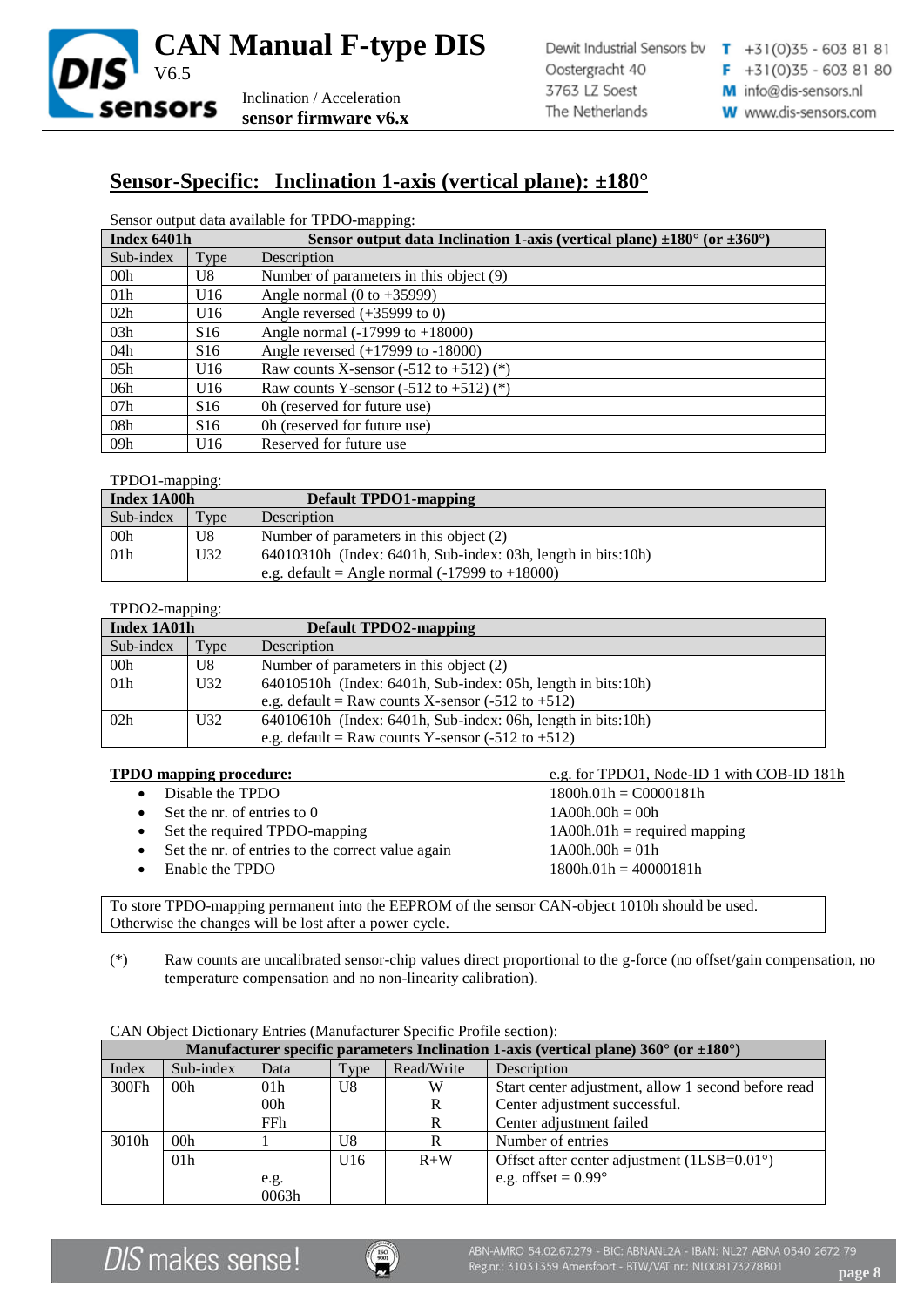

# **Sensor-Specific: Inclination 2-axis (horizontal plane): 2x ±30°**

#### Sensor output data available for TPDO-mapping:

| Index 6401h     |                 | Sensor output data Inclination 2-axis (horizontal plane) $\pm 30^{\circ}$ |
|-----------------|-----------------|---------------------------------------------------------------------------|
| Sub-index       | Type            | Description                                                               |
| 00 <sub>h</sub> | U8              | Number of parameters in this object $(6)$                                 |
| 01h             | S <sub>16</sub> | X-angle normal $(-3000 \text{ to } +3000)$                                |
| 02h             | S <sub>16</sub> | Y-angle normal $(-3000 \text{ to } +3000)$                                |
| 03h             | S <sub>16</sub> | X-angle reversed $(+3000)$ to $-3000$ )                                   |
| 04h             | S <sub>16</sub> | Y-angle reversed $(+3000)$ to $-3000$ )                                   |
| 05h             | U16             | Raw counts X-sensor $(-512$ to $+512$ ) $(*)$                             |
| 06h             | U16             | Raw counts Y-sensor $(-512$ to $+512$ ) $(*)$                             |

### TPDO1-mapping:

| Index 1A00h     |                 | Default TPDO1-mapping                                             |
|-----------------|-----------------|-------------------------------------------------------------------|
| Sub-index       | Type            | Description                                                       |
| 00 <sub>h</sub> | U8              | Number of parameters in this object $(2)$                         |
| 01h             | U <sub>32</sub> | 64010110h (Index: 6401h, Sub-index: 01h, length in bits:10h)      |
|                 |                 | e.g. default = X-angle normal $(-3000 \text{ to } +3000)$         |
| 02h             | U32             | $64010210h$ (Index: $6401h$ , Sub-index: 02h, length in bits:10h) |
|                 |                 | e.g. default = Y-angle normal $(-3000 \text{ to } +3000)$         |

### TPDO2-mapping:

| Index 1A01h     |                 | <b>Default TPDO2-mapping</b>                                       |
|-----------------|-----------------|--------------------------------------------------------------------|
| Sub-index       | Type            | Description                                                        |
| 00 <sub>h</sub> | U8              | Number of parameters in this object (2)                            |
| 01h             | U <sub>32</sub> | $64010510h$ (Index: $6401h$ , Sub-index: 05h, length in bits:10h)  |
|                 |                 | e.g. default = Raw counts X-sensor $(-512 \text{ to } +512)$       |
| 02h             | U32             | $64010610h$ (Index: $6401h$ , Sub-index: 06h, length in bits: 10h) |
|                 |                 | e.g. default = Raw counts Y-sensor $(-512 \text{ to } +512)$       |

### **TPDO mapping procedure:** e.g. for TPDO1, Node-ID 1 with COB-ID 181h

| • Disable the TPDO                                   | $1800h.01h = CO000181h$        |
|------------------------------------------------------|--------------------------------|
| $\bullet$ Set the nr. of entries to 0                | $1A00h.00h = 00h$              |
| • Set the required TPDO-mapping                      | $1A00h.01h$ = required mapping |
| • Set the nr. of entries the the correct value again | $1A00h.00h = 01h$              |
| $\bullet$ Enable the TPDO                            | $1800h.01h = 40000181h$        |
|                                                      |                                |

To store TPDO-mapping permanent into the EEPROM of the sensor CAN-object 1010h should be used. Otherwise the changes will be lost after a power cycle.

(\*) Raw counts are uncalibrated sensor-chip values direct proportional to the g-force (no offset/gain compensation, no temperature compensation and no non-linearity calibration).

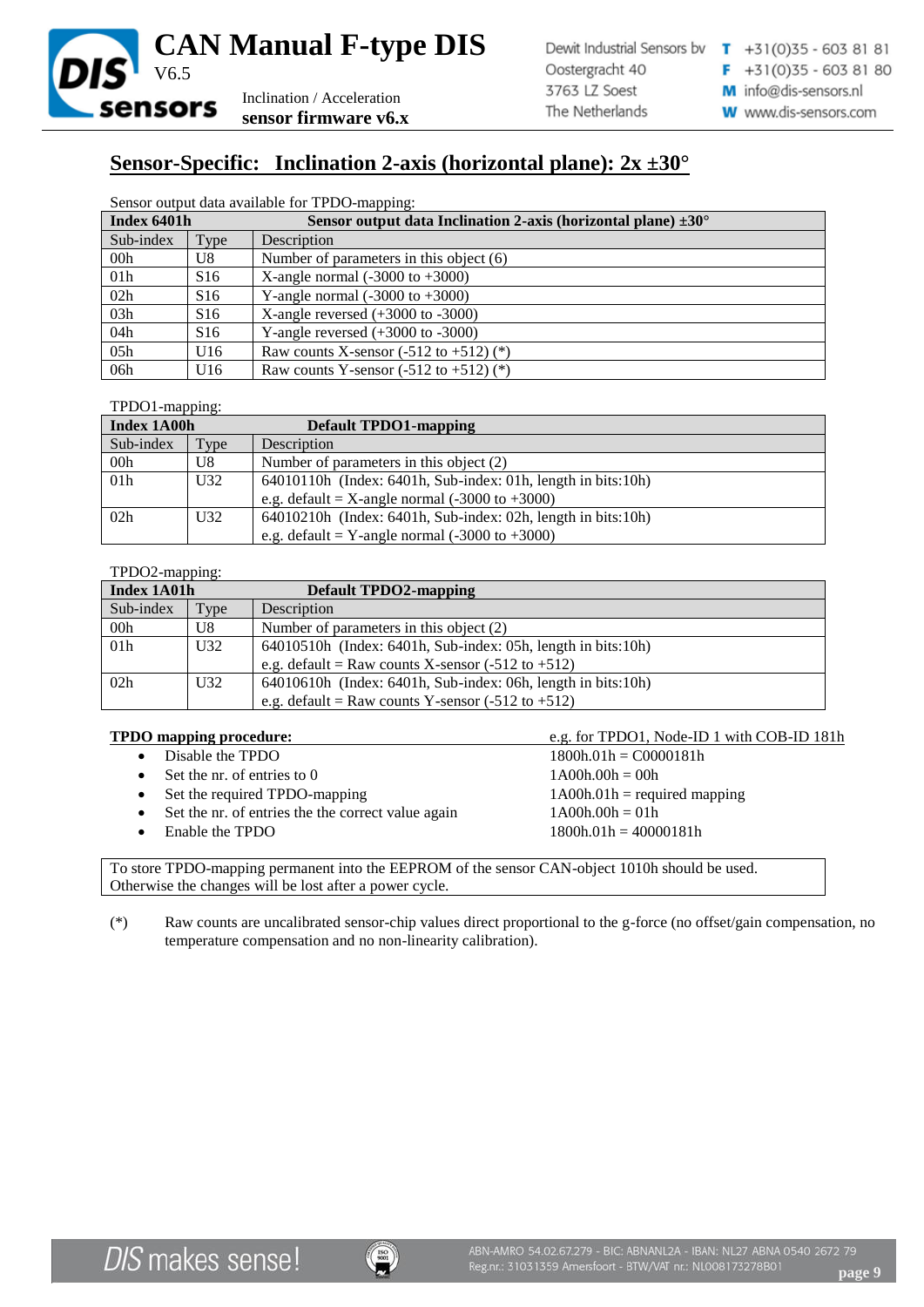

### CAN Object Dictionary Entries (Manufacturer Specific Profile section):

|       | Manufacturer specific parameters Inclination 2-axis (horizontal plane) $\pm 30^{\circ}$ |                 |                 |            |                                                             |
|-------|-----------------------------------------------------------------------------------------|-----------------|-----------------|------------|-------------------------------------------------------------|
| Index | Sub-index                                                                               | Data            | Type            | Read/Write | Description                                                 |
| 300Fh | 00 <sub>h</sub>                                                                         |                 | S <sub>8</sub>  |            | Center adjustment:                                          |
|       |                                                                                         | 01 <sub>h</sub> |                 | W          | Start center adjustment X-axis                              |
|       |                                                                                         | 02 <sub>h</sub> |                 | W          | Start center adjustment Y-axis                              |
|       |                                                                                         | 03h             |                 | W          | Start center adjustment X- AND Y-axis                       |
|       |                                                                                         |                 |                 |            | Center adjustment response:                                 |
|       |                                                                                         |                 |                 |            | (allow 1 second before read)                                |
|       |                                                                                         | 00 <sub>h</sub> |                 | R          | Center adjustment successful.                               |
|       |                                                                                         | <b>FFh</b>      |                 | R          | Center adjustment X-axis failed                             |
|       |                                                                                         | FEh             |                 | R          | Center adjustment Y-axis failed                             |
|       |                                                                                         | <b>FDh</b>      |                 | R          | Center adjustment X- AND Y-axis failed                      |
| 3010h | 00 <sub>h</sub>                                                                         | 2               |                 | R          | Number of entries                                           |
|       | 01 <sub>h</sub>                                                                         |                 | S16             | $R+W$      | Offset X-axis after center adjustment $(1LSB=0.01^{\circ})$ |
|       |                                                                                         | e.g. 0063h      |                 |            | e.g. offset = $0.99^\circ$                                  |
|       | 02h                                                                                     |                 | S <sub>16</sub> | $R+W$      | Offset Y-axis after center adjustment $(1LSB=0.01^{\circ})$ |
|       |                                                                                         | e.g. FF9Dh      |                 |            | e.g. offset = $-0.99^\circ$                                 |

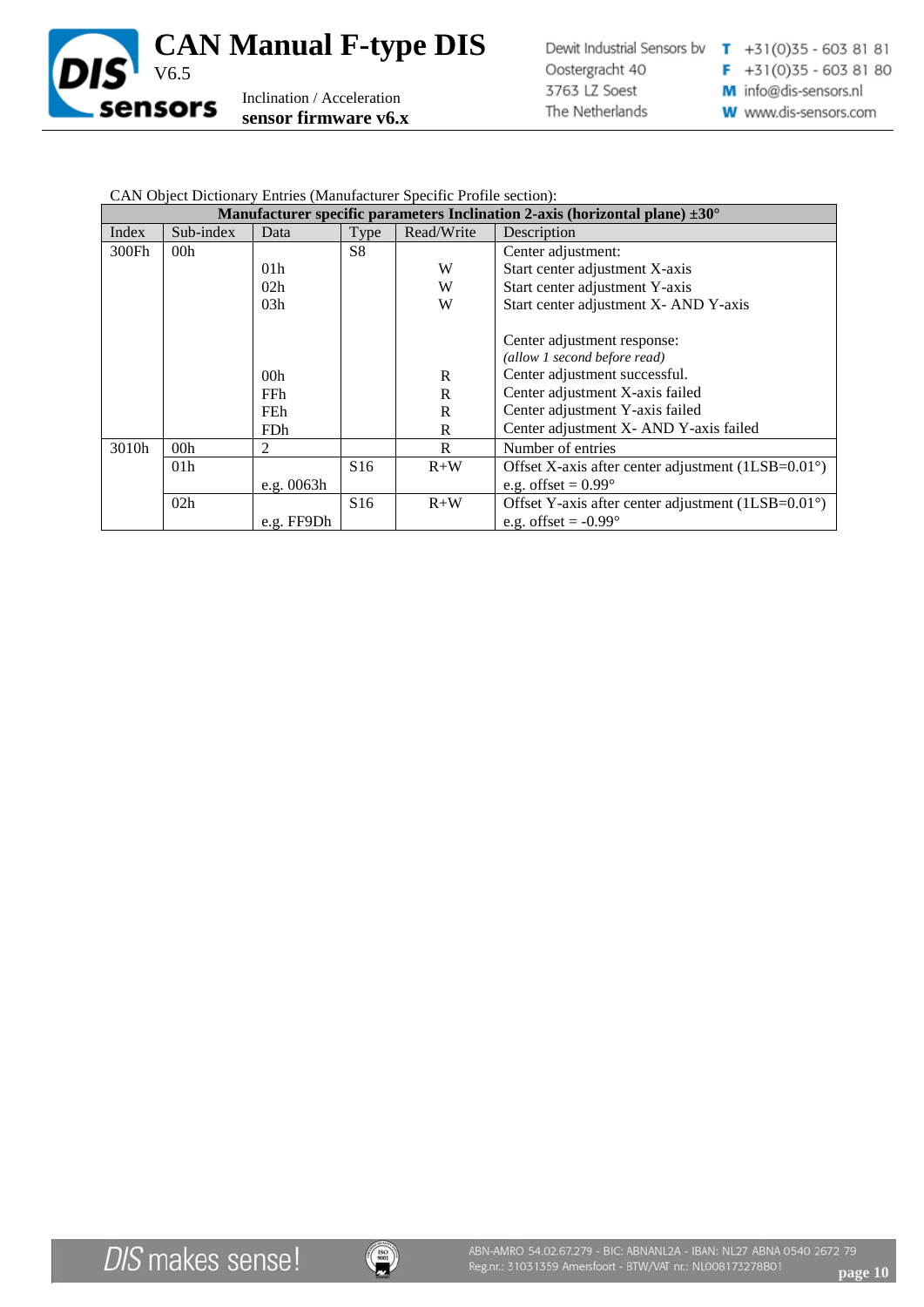

# **Sensor-Specific: Inclination 2-axis (horizontal plane): 2x ±90°**

#### Sensor output data available for TPDO-mapping:

| Index 6401h     |                 | Sensor output data Inclination 2-axis (horizontal plane) $\pm 90^\circ$ |
|-----------------|-----------------|-------------------------------------------------------------------------|
| Sub-index       | Type            | Description                                                             |
| 00 <sub>h</sub> | U8              | Number of parameters in this object $(6)$                               |
| 01h             | S <sub>16</sub> | X-angle normal $(-9000 \text{ to } +9000)$                              |
| 02h             | S <sub>16</sub> | Y-angle normal $(-9000 \text{ to } +9000)$                              |
| 03h             | S <sub>16</sub> | X-angle reversed $(+9000$ to $-9000$ )                                  |
| 04h             | S <sub>16</sub> | Y-angle reversed $(+9000$ to $-9000$ )                                  |
| 05h             | U16             | Raw counts X-sensor $(-512$ to $+512$ ) $(*)$                           |
| 06h             | U16             | Raw counts Y-sensor $(-512$ to $+512$ ) $(*)$                           |

### TPDO1-mapping:

| Index 1A00h     |                 | <b>Default TPDO1-mapping</b>                                      |
|-----------------|-----------------|-------------------------------------------------------------------|
| Sub-index       | Type            | Description                                                       |
| 00h             | U8              | Number of parameters in this object (2)                           |
| 01 <sub>h</sub> | U <sub>32</sub> | 64010110h (Index: 6401h, Sub-index: 01h, length in bits:10h)      |
|                 |                 | e.g. default = X-angle normal $(-9000 \text{ to } +9000)$         |
| 02h             | U32             | $64010210h$ (Index: $6401h$ , Sub-index: 02h, length in bits:10h) |
|                 |                 | e.g. default = Y-angle normal $(-9000 \text{ to } +9000)$         |

### TPDO2-mapping:

| Index 1A01h     |                 | <b>Default TPDO2-mapping</b>                                       |
|-----------------|-----------------|--------------------------------------------------------------------|
| Sub-index       | Type            | Description                                                        |
| 00 <sub>h</sub> | U8              | Number of parameters in this object (2)                            |
| 01h             | U <sub>32</sub> | 64010510h (Index: 6401h, Sub-index: 05h, length in bits:10h)       |
|                 |                 | e.g. default = Raw counts X-sensor $(-512 \text{ to } +512)$       |
| 02h             | U32             | $64010610h$ (Index: $6401h$ , Sub-index: 06h, length in bits: 10h) |
|                 |                 | e.g. default = Raw counts Y-sensor $(-512 \text{ to } +512)$       |

### **TPDO mapping procedure:** e.g. for TPDO1, Node-ID 1 with COB-ID 181h

|           | • Disable the TPDO                                   | $1800h.01h = CO000181h$        |
|-----------|------------------------------------------------------|--------------------------------|
|           | $\bullet$ Set the nr. of entries to 0                | $1A00h.00h = 00h$              |
|           | • Set the required TPDO-mapping                      | $1A00h.01h$ = required mapping |
|           | • Set the nr. of entries the the correct value again | $1A00h.00h = 01h$              |
| $\bullet$ | Enable the TPDO                                      | $1800h.01h = 40000181h$        |
|           |                                                      |                                |

To store TPDO-mapping permanent into the EEPROM of the sensor CAN-object 1010h should be used. Otherwise the changes will be lost after a power cycle.

(\*) Raw counts are uncalibrated sensor-chip values direct proportional to the g-force (no offset/gain compensation, no temperature compensation and no non-linearity calibration).

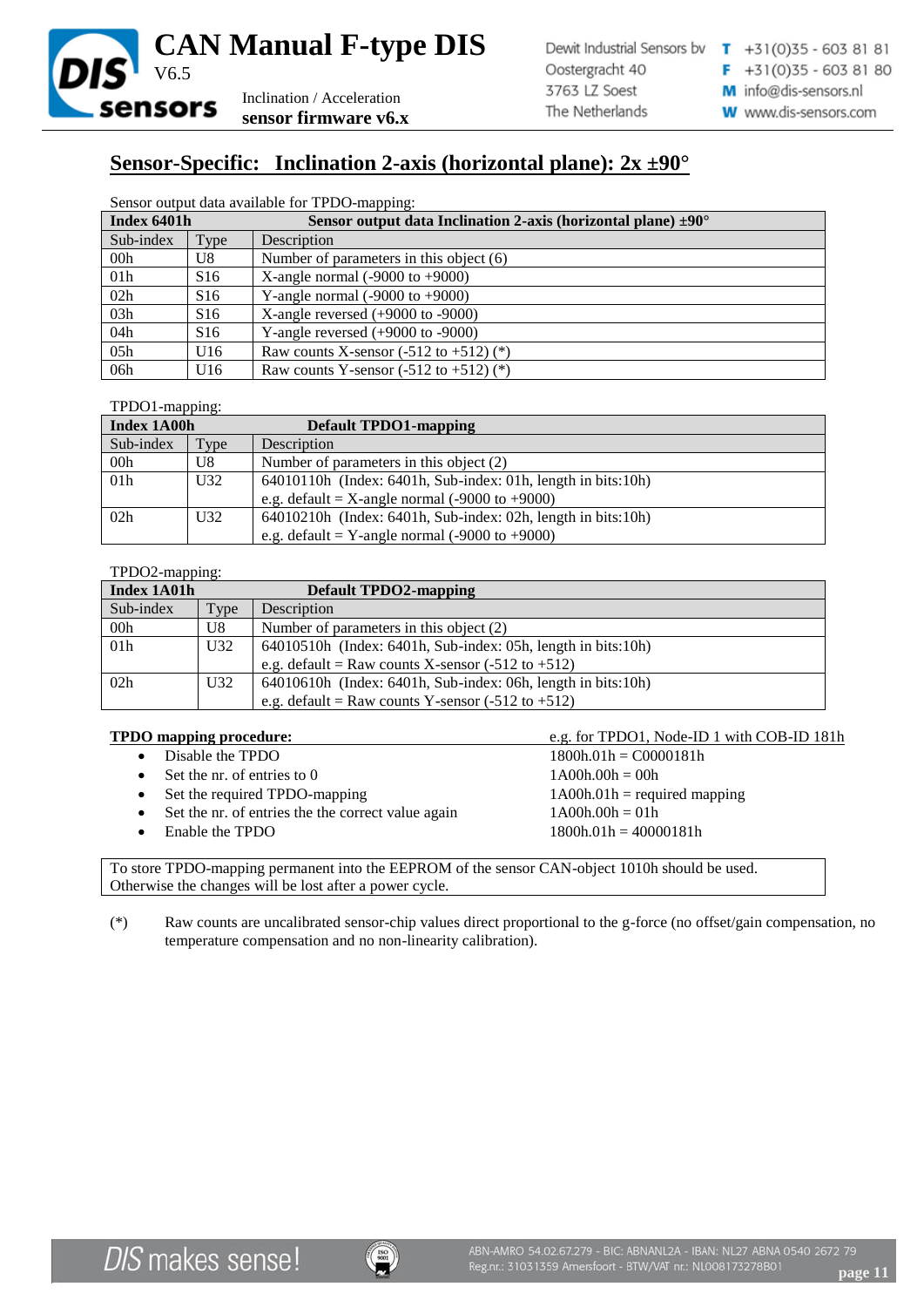

|       | Manufacturer specific parameters Inclination 2-axis (horizontal plane) $\pm 90^{\circ}$ |                 |                 |            |                                                             |
|-------|-----------------------------------------------------------------------------------------|-----------------|-----------------|------------|-------------------------------------------------------------|
| Index | Sub-index                                                                               | Data            | Type            | Read/Write | Description                                                 |
| 300Fh | 00 <sub>h</sub>                                                                         |                 | S <sup>8</sup>  |            | Start center adjustment:                                    |
|       |                                                                                         | 01 <sub>h</sub> |                 | W          | X-axis                                                      |
|       |                                                                                         | 02h             |                 | W          | Y-axis                                                      |
|       |                                                                                         | 03h             |                 | W          | X-AND Y-axis                                                |
|       |                                                                                         |                 |                 |            |                                                             |
|       |                                                                                         |                 |                 |            | Center adjustment response: (allow 1 second before read)    |
|       |                                                                                         | 00 <sub>h</sub> |                 | R          | Center adjustment successful.                               |
|       |                                                                                         | FFh.            |                 | R          | X-axis failed                                               |
|       |                                                                                         | <b>FEh</b>      |                 | R          | Y-axis failed                                               |
|       |                                                                                         | <b>FDh</b>      |                 | R          | X-AND Y-axis failed                                         |
| 3010h | 00 <sub>h</sub>                                                                         | 2               | U8              | R          | Number of entries                                           |
|       | 01 <sub>h</sub>                                                                         |                 | S <sub>16</sub> | $R+W$      | Offset X-axis after center adjustment $(1LSB=0.01^{\circ})$ |
|       |                                                                                         | e.g. $0063h$    |                 |            | e.g. offset = $0.99^\circ$                                  |
|       | 02h                                                                                     |                 | S <sub>16</sub> |            | Offset Y-axis after center adjustment $(1LSB=0.01^{\circ})$ |
|       |                                                                                         | e.g. FF9Dh      |                 | $R+W$      | e.g. offset $= -0.99^{\circ}$                               |

CAN Object Dictionary Entries (Manufacturer Specific Profile section):

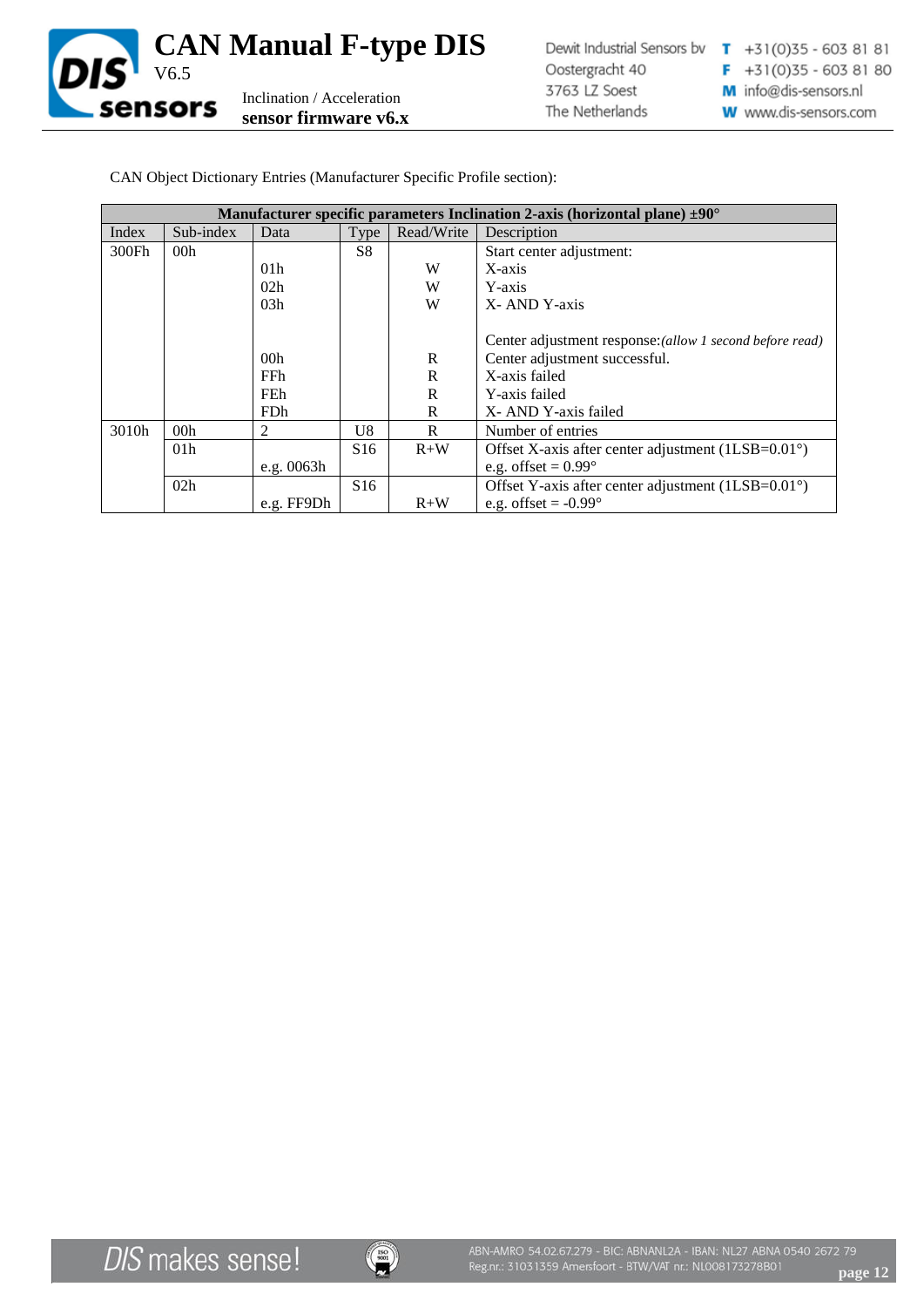

# **Sensor-Specific: Acceleration 3-axis (horizontal plane): up to 3x ±8G**

| Sensor output data available for TPDO-mapping: |  |  |
|------------------------------------------------|--|--|
|                                                |  |  |

| Index 6401h     |                 | Sensor output data Acceleration 3-axis (horizontal plane) $\pm 8$ G     |
|-----------------|-----------------|-------------------------------------------------------------------------|
| Sub-index       | Type            | Description                                                             |
| 00 <sub>h</sub> | U8              | Number of parameters in this object (09h)                               |
| 01 <sub>h</sub> | S <sub>16</sub> | X-acceleration within interval <sup>*</sup> (-8000 to $+8000$ )         |
| 02h             | S <sub>16</sub> | Y-acceleration within interval <sup>*</sup> (-8000 to $+8000$ )         |
| 03h             | S16             | Z-acceleration within interval <sup>*</sup> (-8000 to +8000)            |
| 04h             | S <sub>16</sub> | X-acceleration invers within interval <sup>*</sup> $(+8000$ to $-8000)$ |
| 05h             | S <sub>16</sub> | Y-acceleration invers within interval <sup>*</sup> $(+8000$ to $-8000)$ |
| 06h             | S16             | Z-acceleration invers within interval <sup>*</sup> $(+8000$ to $-8000)$ |
| 07h             | S <sub>16</sub> | X-acceleration raw counts( $-512$ to $+512$ )                           |
| 08h             | S16             | Y-acceleration raw counts $(-512 \text{ to } +512)$                     |
| 09h             | S <sub>16</sub> | Z-acceleration raw counts $(-512 \text{ to } +512)$                     |

\* note: interval is TPDO1 event-time

\*\* note: RMS means Root Mean Square, also known as the quadratic mean.

#### TPDO1-mapping:

| Index 1A00h     |                 | <b>Default TPDO1-mapping</b>                                                      |
|-----------------|-----------------|-----------------------------------------------------------------------------------|
| Sub-index       | Type            | Description                                                                       |
| 00 <sub>h</sub> | U8              | Number of parameters in this object (3)                                           |
| 01 <sub>h</sub> | U <sub>32</sub> | $64010110h$ (Index: $6401h$ , Sub-index: 01h, length in bits: 10h)                |
|                 |                 | e.g. default = X-acceleration average within interval $(-8000 \text{ to } +8000)$ |
| 02h             | U32             | $64010210h$ (Index: $6401h$ , Sub-index: 02h, length in bits: 10h)                |
|                 |                 | e.g. default = Y-acceleration average within interval $(-8000 \text{ to } +8000)$ |
| 03h             | U32             | $64010310h$ (Index: $6401h$ , Sub-index: 03h, length in bits: 10h)                |
|                 |                 | e.g. default = Z-acceleration average within interval $(-8000 \text{ to } +8000)$ |

### TPDO2-mapping:

| Index 1A01h     |      | <b>Default TPDO2-mapping</b>                                       |  |  |
|-----------------|------|--------------------------------------------------------------------|--|--|
| Sub-index       | Type | Description                                                        |  |  |
| 00 <sub>h</sub> | U8   | Number of parameters in this object (3)                            |  |  |
| 01 <sub>h</sub> | U32  | 64010710h (Index: 6401h, Sub-index: 07h, length in bits:10h)       |  |  |
|                 |      | e.g. default = X-acceleration raw counts(-512 to +512)             |  |  |
| 02h             | U32  | 64010810h (Index: 6401h, Sub-index: 08h, length in bits:10h)       |  |  |
|                 |      | e.g. default = $Y$ - acceleration raw counts(-512 to +512)         |  |  |
| 03h             | U32  | $64010910h$ (Index: $6401h$ , Sub-index: 09h, length in bits: 10h) |  |  |
|                 |      | e.g. default = $Z$ - acceleration raw counts(-512 to +512)         |  |  |

### **TPDO mapping procedure:** e.g. for TPDO1, Node-ID 1 with COB-ID 181h

| $11.5$ $\sigma$ mapping procedure.                                                             |                                |  |  |  |  |
|------------------------------------------------------------------------------------------------|--------------------------------|--|--|--|--|
| Disable the TPDO                                                                               | $1800h.01h = CO000181h$        |  |  |  |  |
| Set the nr. of entries to 0                                                                    | $1 A00h.00h = 00h$             |  |  |  |  |
| Set the required TPDO-mapping                                                                  | $1A00h.01h =$ required mapping |  |  |  |  |
| Set the nr. of entries the the correct value again                                             | $1A00h.00h = 01h$              |  |  |  |  |
| Enable the TPDO                                                                                | $1800h.01h = 40000181h$        |  |  |  |  |
| To store TPDO-mapping permanent into the EEPROM of the sensor CAN-object 1010h should be used. |                                |  |  |  |  |
| Otherwise the changes will be lost after a power cycle.                                        |                                |  |  |  |  |

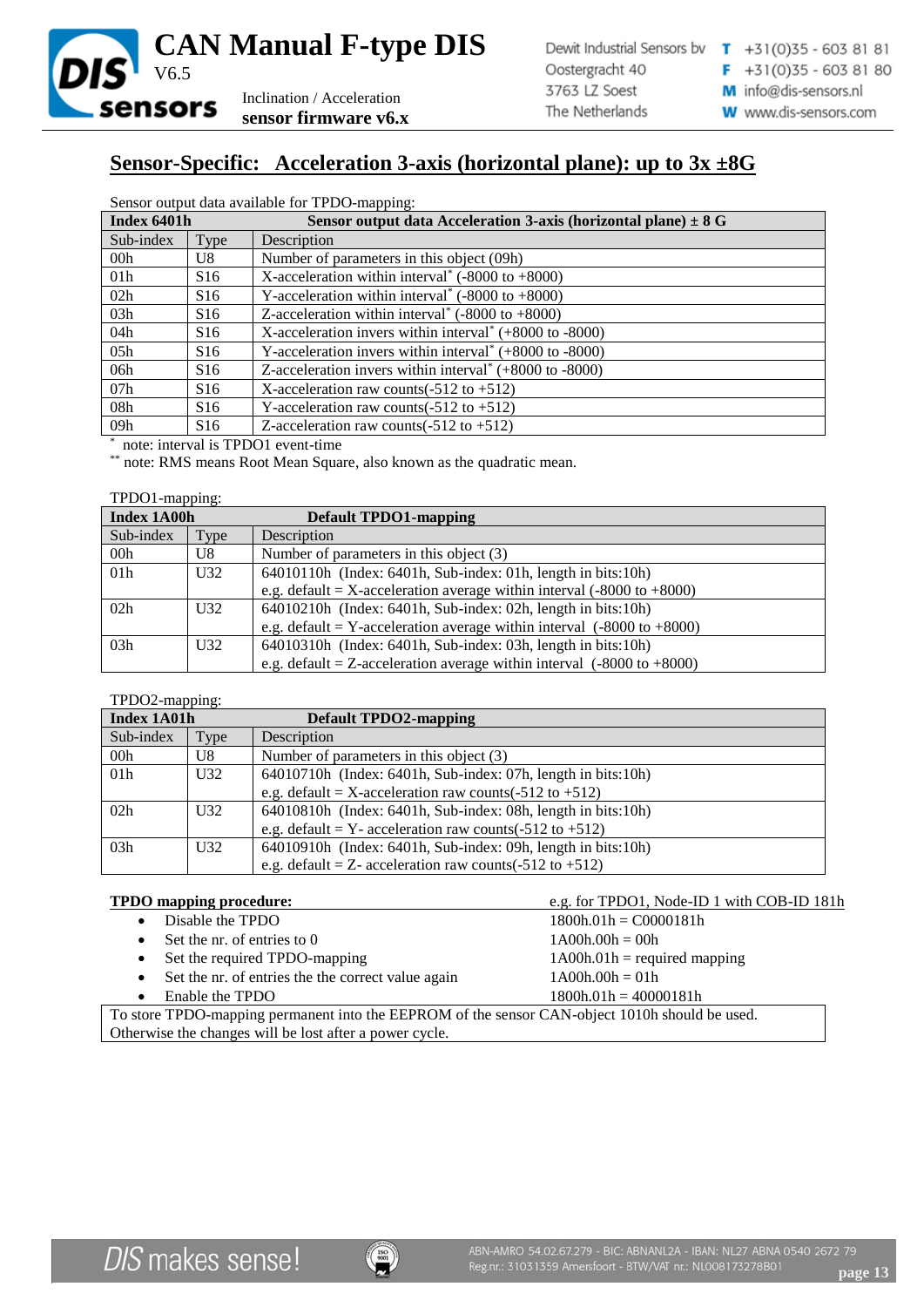

| CAN Object Dictionary Entries (Manufacturer Specific Profile section):            |                |                 |                 |              |                                                        |  |  |  |
|-----------------------------------------------------------------------------------|----------------|-----------------|-----------------|--------------|--------------------------------------------------------|--|--|--|
| Manufacturer specific parameters Acceleration 2-axis (horizontal plane) $\pm 8$ G |                |                 |                 |              |                                                        |  |  |  |
| Index                                                                             | Sub-index      | Data            | Type            | Read/Write   | Description                                            |  |  |  |
| 300Fh                                                                             | 00h            |                 | S <sub>8</sub>  | W            | Start zero adjustment:                                 |  |  |  |
|                                                                                   |                | 01 <sub>h</sub> |                 | W            | X-axis                                                 |  |  |  |
|                                                                                   |                | 02h             |                 | W            | Y-axis                                                 |  |  |  |
|                                                                                   |                | 03h             |                 |              | X-AND Y-axis                                           |  |  |  |
|                                                                                   |                |                 |                 |              |                                                        |  |  |  |
|                                                                                   |                |                 |                 |              | Zero adjustment Response: (allow 1 second before read) |  |  |  |
|                                                                                   |                | 00 <sub>h</sub> |                 | $\mathbb{R}$ | Zero adjustment successful.                            |  |  |  |
|                                                                                   |                | <b>FFh</b>      |                 | $\mathbf R$  | X-axis failed                                          |  |  |  |
|                                                                                   |                | FEh             |                 | $\mathsf{R}$ | Y-axis failed                                          |  |  |  |
|                                                                                   |                | FCh             |                 | $\mathsf{R}$ | Z- axis failed                                         |  |  |  |
| 3010h                                                                             | 0 <sup>0</sup> | 3               | U8              | $\mathsf{R}$ | Number of entries                                      |  |  |  |
|                                                                                   | 01h            |                 | S <sub>16</sub> | $R+W$        | Zero offset X-axis after zero adjustment (1 LSB=1 mg)  |  |  |  |
|                                                                                   |                | e.g.            |                 |              | e.g. offset = $99 \text{ mg}$                          |  |  |  |
|                                                                                   |                | 0063h           |                 |              |                                                        |  |  |  |
|                                                                                   | 02h            |                 | S16             | $R+W$        | Zero offset Y-axis after zero adjustment (1 LSB=1 mg)  |  |  |  |
|                                                                                   |                | e.g.            |                 |              | e.g. offset $= -99$ mg                                 |  |  |  |
|                                                                                   |                | FF9Dh           |                 |              |                                                        |  |  |  |
|                                                                                   | 03h            |                 | S16             | $R+W$        | Zero offset Z-axis after zero adjustment (1 LSB=1 mg)  |  |  |  |
|                                                                                   |                | e.g.            |                 |              | e.g. offset $= -99$ mg                                 |  |  |  |
|                                                                                   |                | FF9Dh           |                 |              |                                                        |  |  |  |
| 3020h                                                                             | $00\,$         | 3               | U <sub>8</sub>  | $\mathbf{R}$ | Number of entrees                                      |  |  |  |
|                                                                                   | 01             |                 | S <sub>16</sub> | $R+W$        | Gravity compensation $X$ axis (1 LSB= 1mg)             |  |  |  |
|                                                                                   |                | e.g. 3E8        |                 |              | e.g. compensation $=1g$                                |  |  |  |
|                                                                                   | 02             |                 | S <sub>16</sub> | $R+W$        | Gravity compensation Y axis (1 LSB= 1mg)               |  |  |  |
|                                                                                   |                | e.g. 3E8        |                 |              | e.g. compensation $=1g$                                |  |  |  |
|                                                                                   | 03             |                 | S16             | $R+W$        | Gravity compensation Z axis (1 LSB= 1mg)               |  |  |  |
|                                                                                   |                | e.g. 3E8        |                 |              | e.g. compensation $=1g$                                |  |  |  |

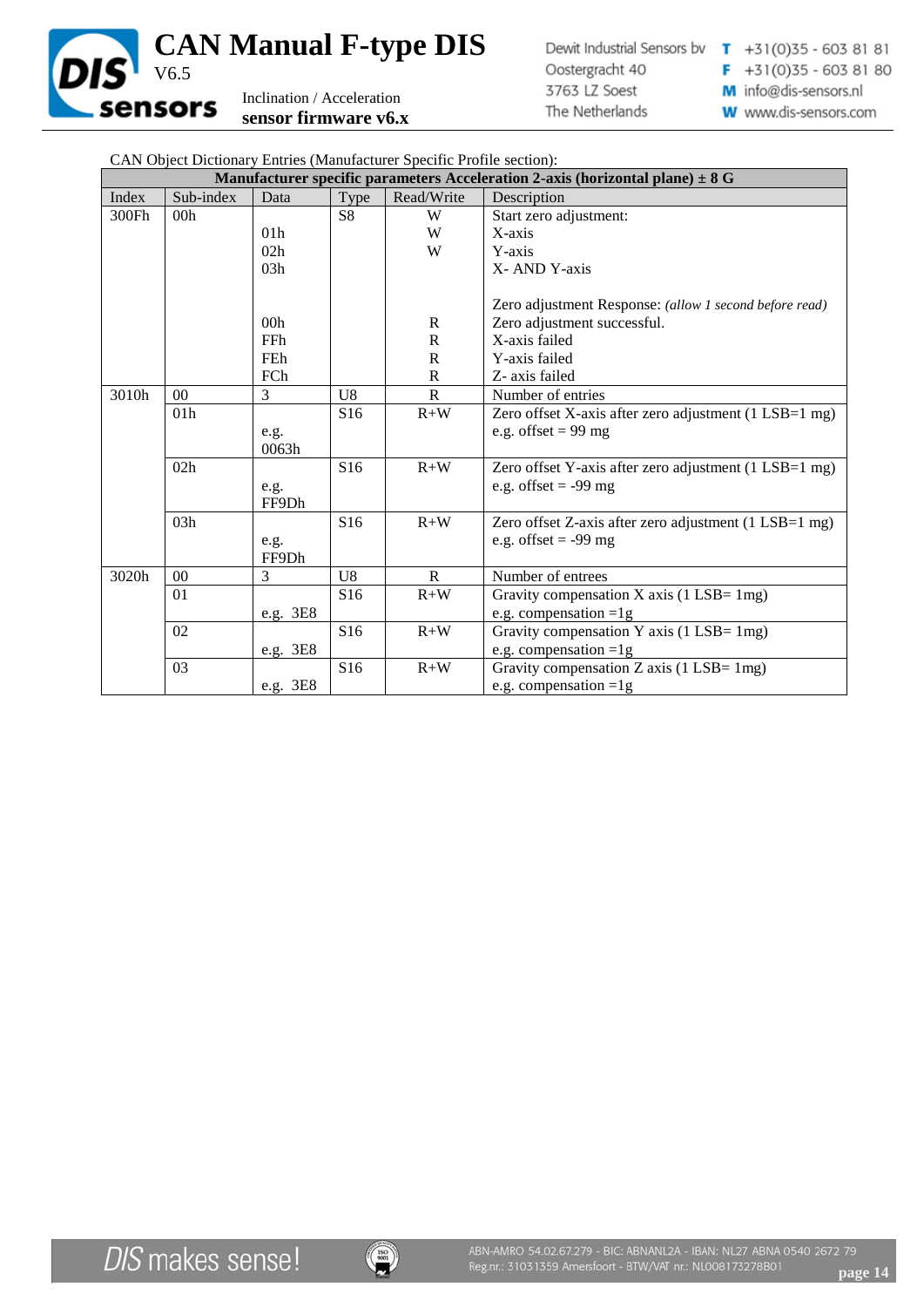

## **APPENDIX 1: Schematic overview inclination measurement**



**Figure 1: Schematic overview inclination measurement.**

**DIS** makes sense!